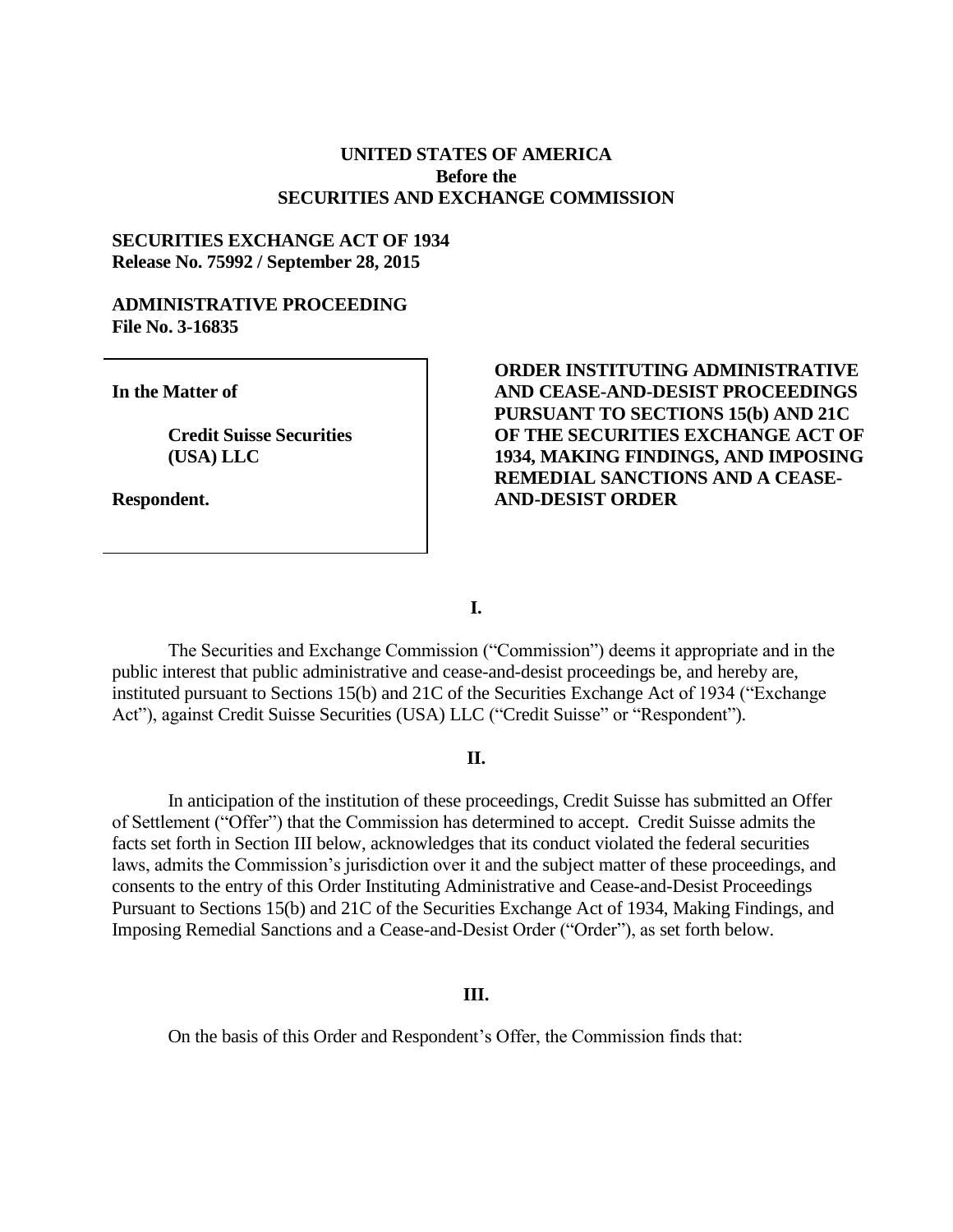#### **Summary**

It is a fundamental obligation of broker-dealers to provide complete and accurate blue sheet data when requested by representatives of the Commission to do so. The submission of complete and accurate blue sheet data is critical to many aspects of the Commission's operations and its ability to discharge its enforcement and regulatory mandates. The failure of a broker-dealer to provide complete and accurate blue sheet information in response to a Commission request can impact the Commission's ability to discharge its statutory obligations, undermine the integrity of its investigations and examinations, and ultimately interfere with the Commission's ability to protect investors.

This action results from Credit Suisse's violation of the recordkeeping and reporting requirements of Section 17(a) of the Exchange Act and Rules 17a-4(j) and 17a-25 thereunder. From January 2012 to January 2014 (the "relevant period"), Credit Suisse failed to provide required accurate and complete blue sheet submissions to the Commission, resulting in at least 593 deficient blue sheet submissions to the Commission by the firm, thereby omitting more than 553,400 reportable trades representing 1.3 billion shares.<sup>1</sup>

Section 17 of the Exchange Act imposes on broker-dealers recordkeeping and reporting requirements that are essential to the Commission's ability to enforce the federal securities laws and to protect investors. To ensure the continued effectiveness of the Commission's enforcement and regulatory programs, broker-dealers must comply with, among other things: Rule 17a-25, requiring that broker-dealers submit electronically securities transaction information upon request by the Commission; and Rule 17a-4(j), requiring broker-dealers to furnish promptly legible, true, complete, and current copies of required records upon request by a representative of the Commission. Credit Suisse failed to comply with these requirements, as described below.

### **Respondent**

1. **Credit Suisse Securities (USA) LLC** ("Credit Suisse") is a Delaware limited liability company with headquarters in New York, New York. Credit Suisse is a brokerdealer registered with the Commission. Credit Suisse is a wholly-owned subsidiary of Credit Suisse (USA), Inc., which is an indirect wholly-owned subsidiary of Credit Suisse Group AG.

#### **Facts**

### **A. Credit Suisse's Blue Sheet Discrepancies**

 $\overline{a}$ 

### **Discovery of the Blue Sheet Discrepancies**

2. In connection with a related investigation, the staff compared the blue sheet submissions from certain broker-dealers to equity cleared data from the National Securities

<sup>&</sup>lt;sup>1</sup> Blue sheets are electronic forms that are generated by market makers, brokers and/or clearing firms in response to requests by the Commission and/or securities industry self-regulatory organizations ("SROs"), that provide detailed information about trades performed by a firm and its customers.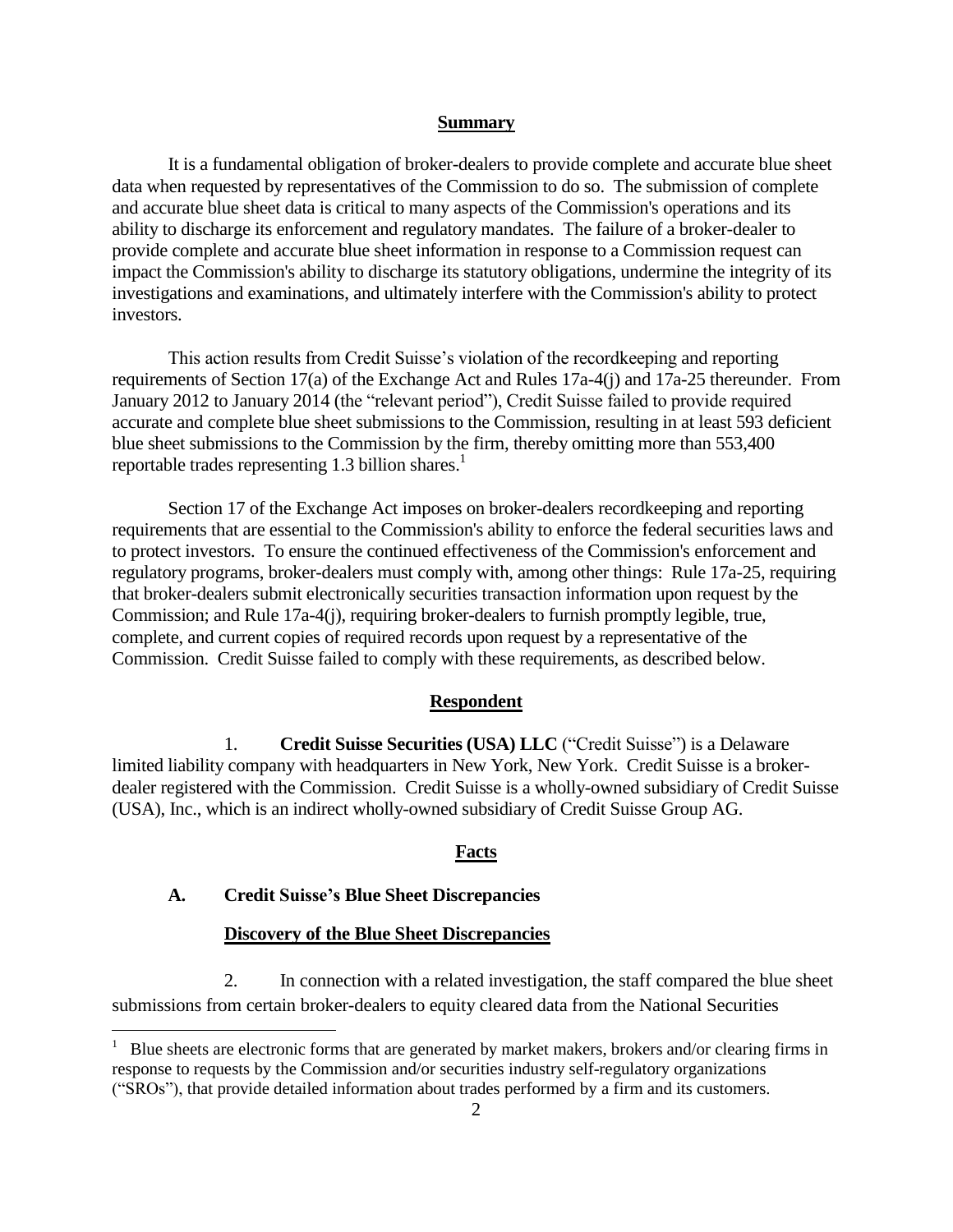Clearing Corporation ("NSCC") for the same broker-dealers and the same period of time. If accurate, the reported transactions reflected on the broker-dealer's blue sheet submissions should have matched the transactions set forth in NSCC's equity cleared data. Through this analysis, the staff discovered apparent discrepancies in Credit Suisse's blue sheet submissions.

3. On March 28, 2013, the staff contacted Credit Suisse concerning the apparent discrepancies. Independently, on February 21, 2013, more than one month earlier, Credit Suisse disclosed to FINRA certain blue sheet discrepancies. In response to the staff's inquiry, Credit Suisse acknowledged blue sheet data discrepancies, advised the staff of the disclosure to FINRA, and maintained that it was in the process of correcting the issues. As part of this disclosure, Credit Suisse identified certain technological and human errors as the root cause of the deficient blue sheet submissions to the Commission and FINRA.

4. Credit Suisse notified the Commission staff on July 13, 2015, that it had corrected and fully remediated the errors responsible for its deficient blue sheet submissions.

# **Causes of the Blue Sheet Discrepancies**

# **Migration to New Blue Sheets Reporting System**

5. In November of 2012, Credit Suisse migrated to a new blue sheets reporting system and experienced a number of processing problems that resulted in a total of approximately 347 deficient blue sheet submissions to the Commission and approximately 163 deficient blue sheet submissions to FINRA.

6. In December 2012 and January 2013, another migration issue resulting from a coding error caused 51 additional deficient submissions to the Commission and 98 deficient submissions to FINRA.

7. Further, from November of 2013 to January of 2014, certain trades were not uploaded into the blue sheets reporting system as a result of the inadvertent failure to remove a "dry run" flag following certain testing procedures of the then-new system, which impacted an additional 42 blue sheet submissions to the Commission and 116 blue sheet submissions to FINRA.

# **Order Management System Errors**

8. During the relevant period, Credit Suisse employed an order management system. One of the functions of the order management system was to interact with the blue sheets reporting system and provide the underlying data for the blue sheet submissions.

9. In August 2012, when Credit Suisse launched the next generation of the order management system, the blue sheets reporting system utilized by the company at the time failed to properly extract blue sheet data, which impacted a total of 70 blue sheet submissions to the Commission and 79 blue sheet submissions to FINRA.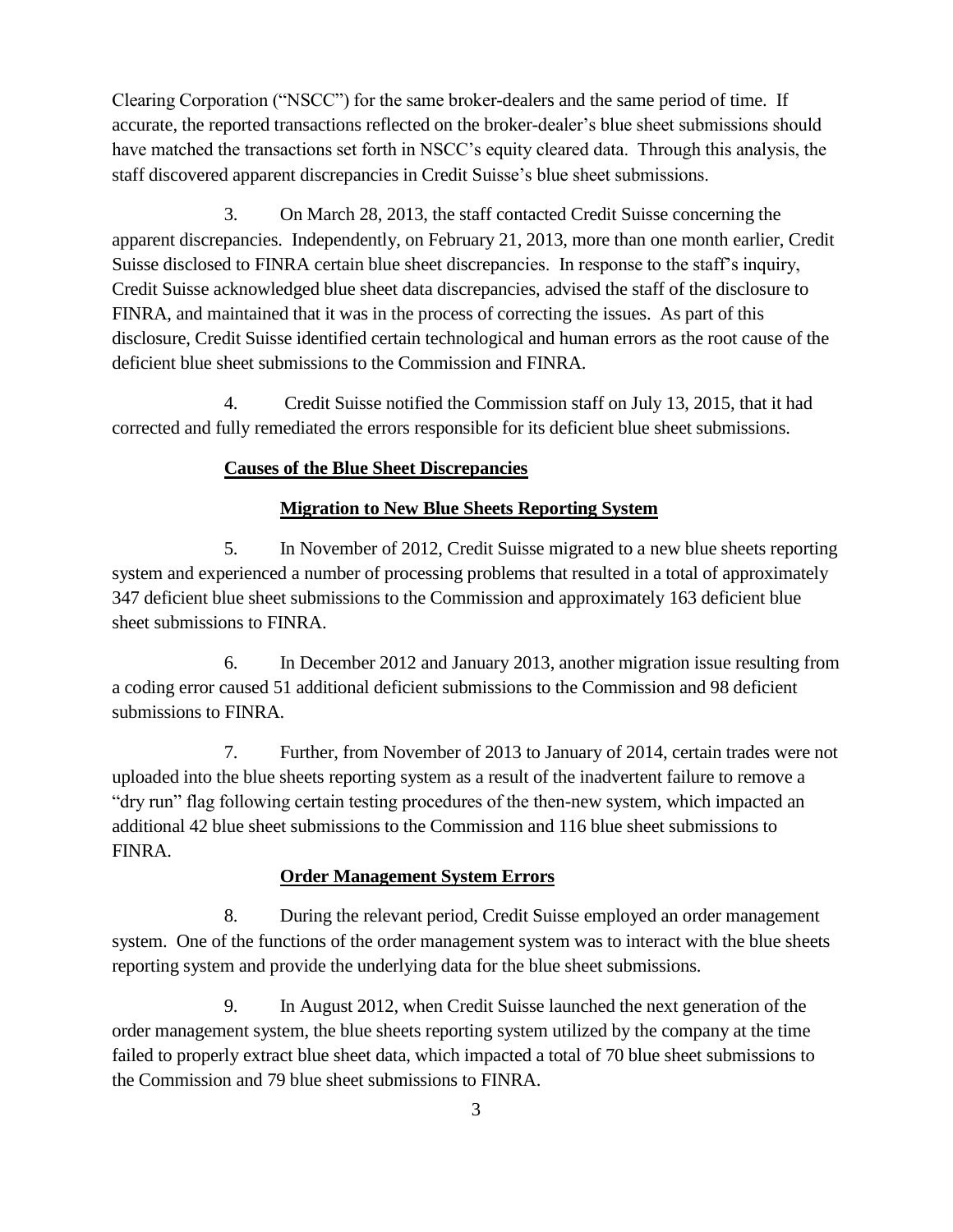10. Further, from September 2012 through January 2013, Credit Suisse's blue sheets reporting system was unable to properly recognize otherwise reportable transactions because of a coding error in one of the order management system's applications. This error resulted in Credit Suisse omitting trades in 83 blue sheet submissions to the Commission and 190 blue sheet submissions to FINRA.

### **Inadequate System for Validating Accuracy of Blue Sheets**

11. The technological and human errors that caused Credit Suisse's blue sheet reporting failures persisted for an extended period due in part to Credit Suisse's system for validating the accuracy of its blue sheet submissions, which spread the responsibility for overseeing the accuracy and completeness of blue sheet reporting across multiple departments in different geographic locations. Further, the selection of testing criteria to validate the accuracy of blue sheet submissions, such as sample size, was not uniform but, rather, left to the discretion of a front line manager.

12. In April 2013, Credit Suisse retained an information technology consulting firm to assist it in diagnosing and remediating the problems with its blue sheets reporting system and to analyze the flow of data through the system to strengthen its reliability. In November 2013, Credit Suisse retained a consulting firm that specialized in regulatory compliance to review its blue sheets reporting system.

13. In February 2015, Credit Suisse notified the Commission staff that it had implemented several changes to ensure the accuracy of its blue sheets including measures designed to prevent, detect, and correct any possible blue sheet data errors. These changes included, among other things, installation of controls designed to detect incomplete data transfers and the implementation of enhancements to its validation procedures.

## **Additional Data Discrepancies Reported by Credit Suisse**

14. On June 25, 2015, Credit Suisse notified the staff that it had discovered four additional issues that impacted 502 blue sheet submissions to the Commission and 260 blue sheet submissions to FINRA. All four of the issues were discovered as a result of Credit Suisse's recent modifications to its blue sheets reporting system architecture, controls, and oversight.

15. Three of the problems were caused by legacy issues relating to the transfer of data between the firm's trade capture system for processing prime brokerage services activity and the firm's blue sheets reporting system. These issues occurred before Credit Suisse completed the installation of its new system modifications and were detected by the firm's modified validation procedures.

16. The fourth issue was due to human error in manually uploading data to the archival data repository from which Credit Suisse generates its blue sheet submissions. This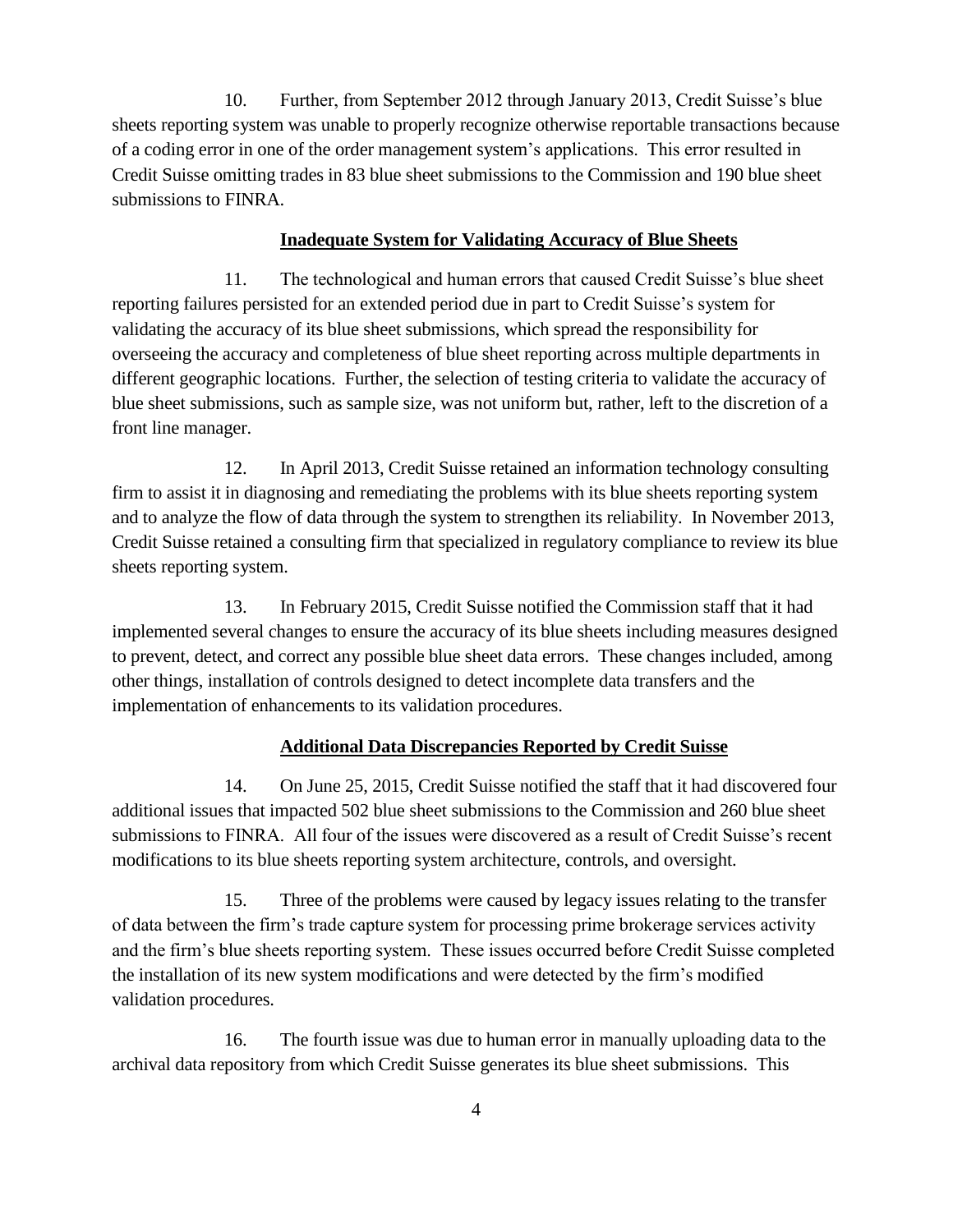problem was also detected by Credit Suisse's modified validation procedures. Credit Suisse has made additional changes to its front office order management system that are designed to reduce the risk of such errors.

# **B. Violations of the Federal Securities Laws**

17. As described above, Credit Suisse failed to furnish complete records to the Commission staff that were requested by the Commission staff in its blue sheet requests. Therefore, Credit Suisse willfully violated Section 17(a) of the Exchange Act and Exchange Act Rule 17a-4(j), which require a broker-dealer to "furnish promptly to a representative of the Commission legible, true, complete, and current copies of those records of the [broker-dealer] that are required to be preserved under [Rule 17a-4], or any other records of the [broker-dealer] subject to examination under section 17(b) of the [Exchange Act] that are requested by the representative of the Commission."<sup>2</sup>

18. Additionally, Credit Suisse willfully violated Section 17(a) of the Exchange Act and Exchange Act Rule 17a-25 by failing to electronically submit certain securities transaction information to the Commission upon request through the blue sheets reporting system.

# **C. Credit Suisse's Remedial Efforts**

19. In determining to accept the Offer, the Commission considered remedial acts undertaken by Respondent and cooperation afforded the Commission staff.

# **IV.**

In view of the foregoing, the Commission deems it appropriate and in the public interest to impose the sanctions agreed to in Respondent Credit Suisse's Offer.

Accordingly, pursuant to Sections 15(b)(4) and 21C of the Exchange Act, it is hereby ORDERED that**:**

A. Respondent Credit Suisse shall cease and desist from committing or causing any violations and any future violations of Section 17(a) of the Exchange Act and Rules 17a-4(j) and 17a-25 thereunder.

B. Respondent Credit Suisse is censured.

C. Respondent Credit Suisse shall, within 10 days of the entry of this Order, pay a civil money penalty in the amount of \$4,250,000 (\$4.25 million) to the Securities and Exchange Commission for transfer to the general fund of the United States Treasury, subject to Exchange Act

 $\overline{a}$ <sup>2</sup> A willful violation of the securities laws means merely "that the person charged with the duty knows what he is doing.'" *Wonsover v. SEC*, 205 F.3d 408, 414 (D.C. Cir. 2000) (quoting *Hughes v. SEC*, 174 F.2d 969, 977 (D.C. Cir. 1949)). There is no requirement that the actor "'also be aware that he is violating one of the Rules or Acts.'" *Id.* (quoting *Gearhart & Otis, Inc. v. SEC*, 348 F.2d 798, 803 (D.C. Cir. 1965)).